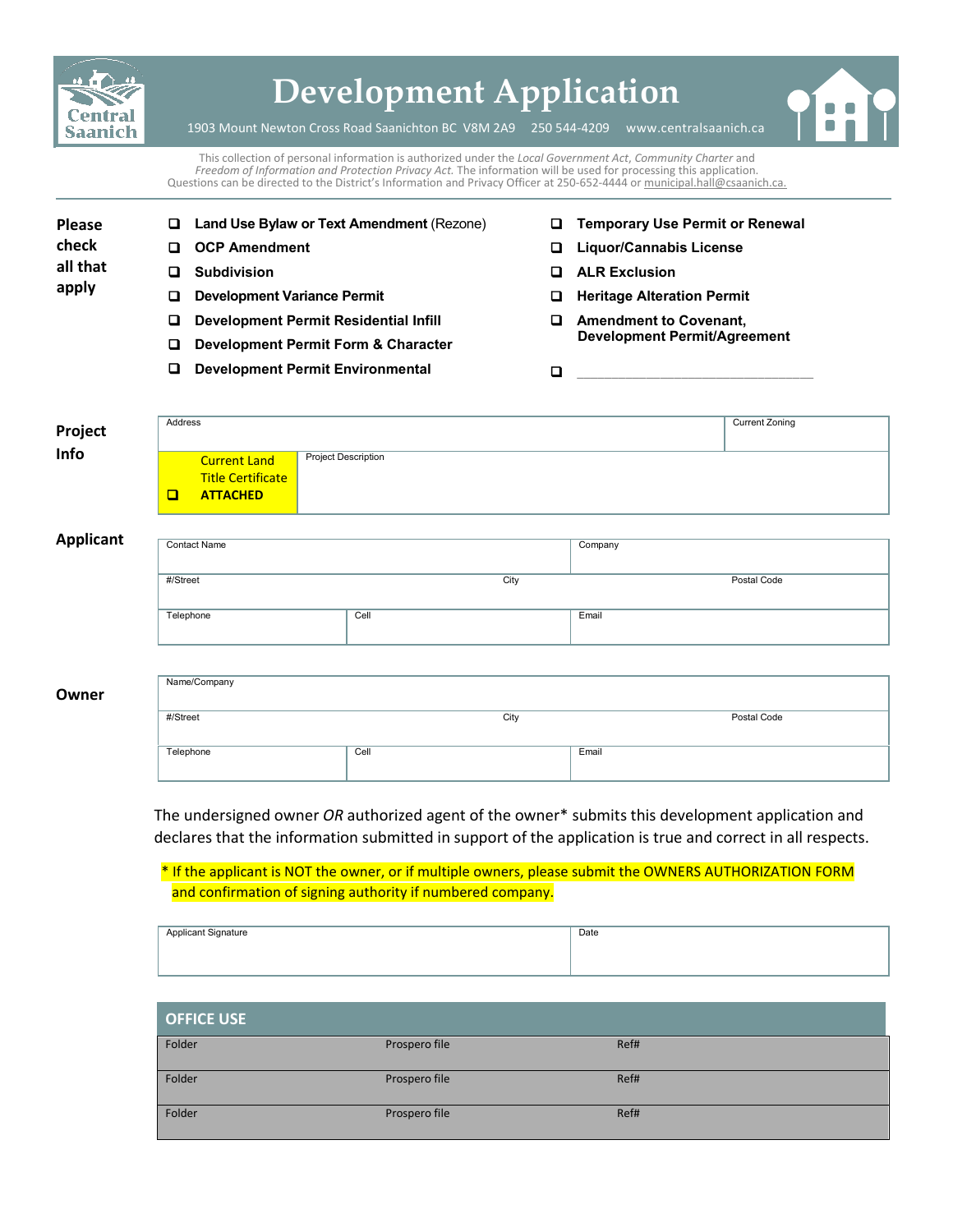## **Development Required Documents and Details**



#### **Rationale Letter** | Detail proposal, benefits, requested variances and project rationale **Current Certificate of Title and copies of Legal Documents listed on Land Title (1) set of 24x36 plans and (1) set of 11x17 plans Supporting Documents- All applications**

| Contaminated<br><b>Sites</b><br><b>Regulations</b> |   | OR.                    | If this project will require soil excavation, check $(\checkmark)$ below or indicate N/A<br>Property has been used for residential purposes only                                     |
|----------------------------------------------------|---|------------------------|--------------------------------------------------------------------------------------------------------------------------------------------------------------------------------------|
|                                                    | □ |                        | Property has been used for commercial or industrial purposes<br>(If used for commercial or industrial, refer to Schedule 2 of the Contaminated Sites Regulations and complete below) |
|                                                    |   | $\Box$ Use NOT on list | OR $\Box$ Use IS on list – Site Disclosure Statement and Fee is REQUIRED                                                                                                             |

**Plan Checklist**

|      | <b>Calculations</b>          | Proposed zoning, lot area, lot coverage and floor area ratio                                                                                                   |
|------|------------------------------|----------------------------------------------------------------------------------------------------------------------------------------------------------------|
|      |                              | Existing and new Geodetic elevations and building height                                                                                                       |
|      |                              | Parking, loading and bicycle space numbers                                                                                                                     |
|      |                              | Total impermeable surface area (roof, paving, concrete patios etc)                                                                                             |
|      | <b>Site Plan</b>             | Property lines, proposed building setbacks, required variances                                                                                                 |
|      |                              | Geodetic elevations at building, retaining walls etc                                                                                                           |
|      |                              | Offsite improvements, access, grades, parking areas dimensions                                                                                                 |
|      |                              | Location and design of any site signage proposed                                                                                                               |
|      |                              | Service locations, sizes, (storm, sewer, water), rights of ways and easements                                                                                  |
|      | Landscape<br><b>Drawings</b> | Location, size, species of plantings and trees, existing and new<br>(may require Arborists report, tree survey, protection plan, replanting plan and estimate) |
|      |                              | Hard landscaping and surface materials                                                                                                                         |
|      |                              | Existing water bodies and water courses (streams, rivers, ditches etc)                                                                                         |
|      |                              | Surface storm water management features (rain gardens, swales, permeable paving)                                                                               |
|      |                              | Location, materials and height of screening (garbage/recycling), fencing and retaining walls                                                                   |
|      |                              | Estimated cost of landscaping from certified professional                                                                                                      |
|      | <b>Floor Plan</b>            | Layout of exterior and interior walls, windows, doors, and uses of each space for new buildings                                                                |
|      | <b>Building</b>              | Elevations of all sides of the building, including exterior finishes and roof top equipment                                                                    |
|      | <b>Elevations</b>            | Average natural and finished grades on all elevations                                                                                                          |
|      |                              | Streetscape of new development with existing surrounding buildings                                                                                             |
|      |                              | <b>Exterior lighting details</b>                                                                                                                               |
| nese |                              | Location and details of any signs affixed to the building (Comprehensive Sign Plan)                                                                            |

**Please review the requirements with your planner to determine those items applicable to your development and if any additional details are needed for your projects success.**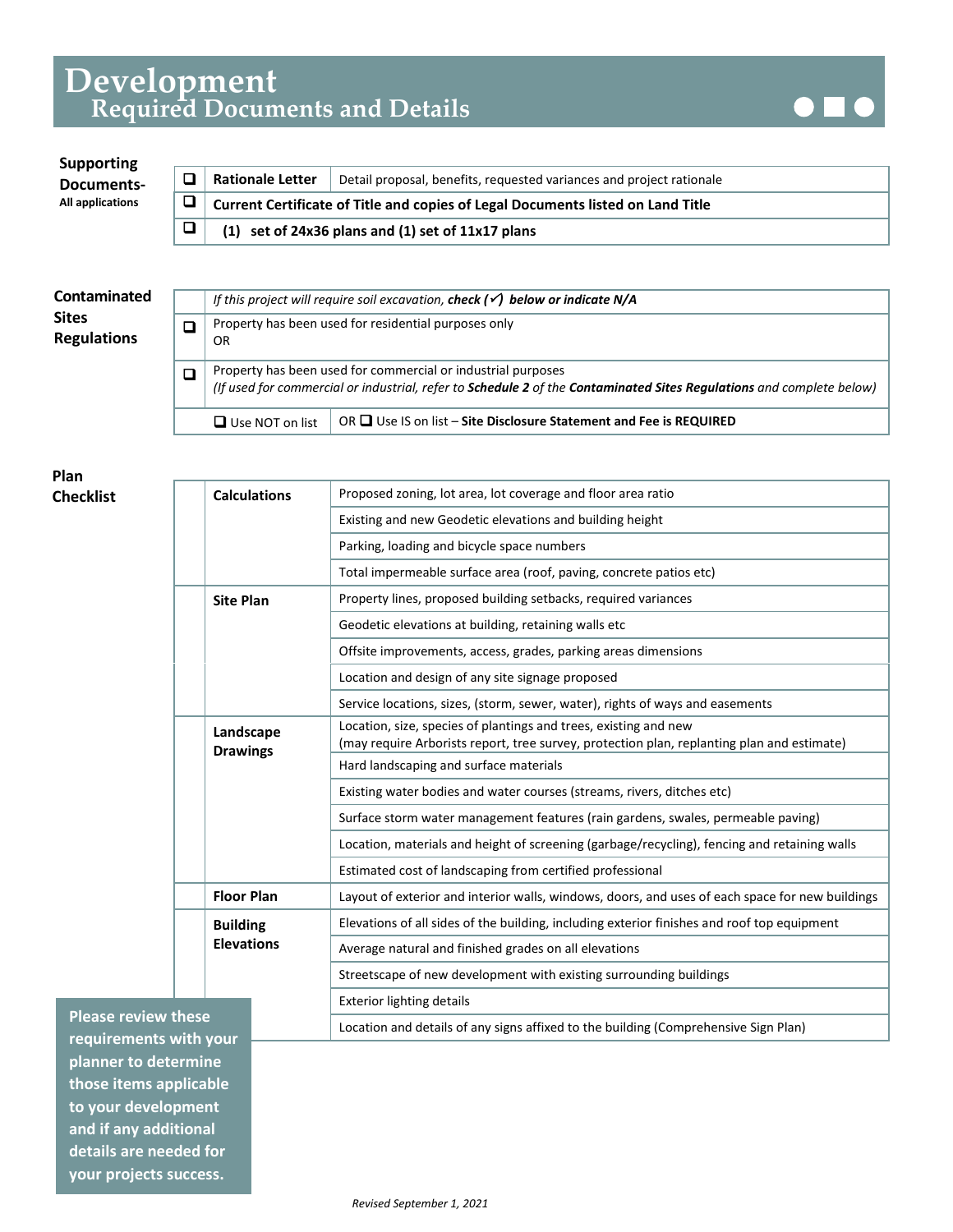

| Amenity<br>Contribution | New development should make a fair contribution to new community amenities, affordable housing, and other<br>community needs, in order to meet the needs of a growing community and to address some of the impacts of growth.<br>(See Council Policy O3.Fin for details) |                                                                                                                                                                           |             |  |  |  |
|-------------------------|--------------------------------------------------------------------------------------------------------------------------------------------------------------------------------------------------------------------------------------------------------------------------|---------------------------------------------------------------------------------------------------------------------------------------------------------------------------|-------------|--|--|--|
|                         | Amenity Contribution Target Levels:                                                                                                                                                                                                                                      |                                                                                                                                                                           |             |  |  |  |
|                         | $\Box$                                                                                                                                                                                                                                                                   | Affordable/Supportive Housing Community Amenity - \$2,000 per new unit/ lot<br>or equivalent sq. metre total floor area commercial/industrial/institutional<br><b>AND</b> | Total<br>Ş  |  |  |  |
|                         | o                                                                                                                                                                                                                                                                        | General Community Amenity - \$5,500 per new unit/lot or equivalent sq. metre<br>total floor area commercial/industrial/institutional.                                     | Total<br>\$ |  |  |  |
|                         | <b>OR</b>                                                                                                                                                                                                                                                                |                                                                                                                                                                           |             |  |  |  |
|                         | Consideration will be given to proposed amenity contributions at lower levels where the development application<br>includes Non-Market and moderate income market rental housing components (as defined in the Saanich Peninsula<br>Housing Needs Assessment Report)     |                                                                                                                                                                           |             |  |  |  |
|                         | $\Box$                                                                                                                                                                                                                                                                   | Indicate alternative financial Amenity Contribution proposed:                                                                                                             | Total<br>Ş  |  |  |  |
|                         | <b>OR</b>                                                                                                                                                                                                                                                                |                                                                                                                                                                           |             |  |  |  |
|                         | Indicate alternative Amenity Contribution proposed (road improvements, public art, etc.):<br>$\Box$                                                                                                                                                                      |                                                                                                                                                                           |             |  |  |  |

#### **Rental Housing**

| The District's Development Cost Charges may be reduced by 30% if the development is eligible.<br>Indicate below if you intend to apply for reduction within 30 days of occupancy permit issuance: |  |  |  |
|---------------------------------------------------------------------------------------------------------------------------------------------------------------------------------------------------|--|--|--|
| Not for profit rental house development, including supportive living housing (eligible for a rent or capital housing<br>subsidy from federal, provincial or public housing authority)             |  |  |  |
| For profit affordable rental housing development (where the development is subject of an affordable housing<br>agreement under Section 483 of the Local Government Act)                           |  |  |  |

#### **Energy Efficient Construction**

Compliance with BC Energy Step Code is **Required**. Please indicate which Step is applicable for this proposal:

|  |                                                                         | Step 3 for residential (Part 9) single family, townhouse, wood frame up to 6 storey buildings |  |
|--|-------------------------------------------------------------------------|-----------------------------------------------------------------------------------------------|--|
|  | Step 2 for <b>office, retail</b> or residential over 6 storey buildings |                                                                                               |  |
|  | Step 1 for assembly occupancy or care facilities                        |                                                                                               |  |
|  | for this use<br>Step                                                    | (Higher Step than required in order to apply for Building Permit rebate)                      |  |

| <b>Climate</b><br><b>Action and</b> | Transportation systems that are safe, convenient and energy-efficient are important as awareness grows about the<br>impacts to climate change, automobile dependency, sprawl and overall health. Indicate if including options below. |            |                                                                                                                                                                                 |  |  |
|-------------------------------------|---------------------------------------------------------------------------------------------------------------------------------------------------------------------------------------------------------------------------------------|------------|---------------------------------------------------------------------------------------------------------------------------------------------------------------------------------|--|--|
| <b>Transportation</b>               | □                                                                                                                                                                                                                                     | Bus passes | Details:                                                                                                                                                                        |  |  |
|                                     |                                                                                                                                                                                                                                       | Car Share  |                                                                                                                                                                                 |  |  |
|                                     |                                                                                                                                                                                                                                       | Other      |                                                                                                                                                                                 |  |  |
|                                     | □                                                                                                                                                                                                                                     |            | Electric Vehicle Charging Stations that are constructed with a dedicated 240-Volt line, capable of 50 Amps and has<br>a NEMA (6-50) socket. Number and location shown on plans. |  |  |
|                                     | П                                                                                                                                                                                                                                     |            | Indicate if other innovative systems in place to limit GHG emissions (solar, geothermal, etc.)                                                                                  |  |  |